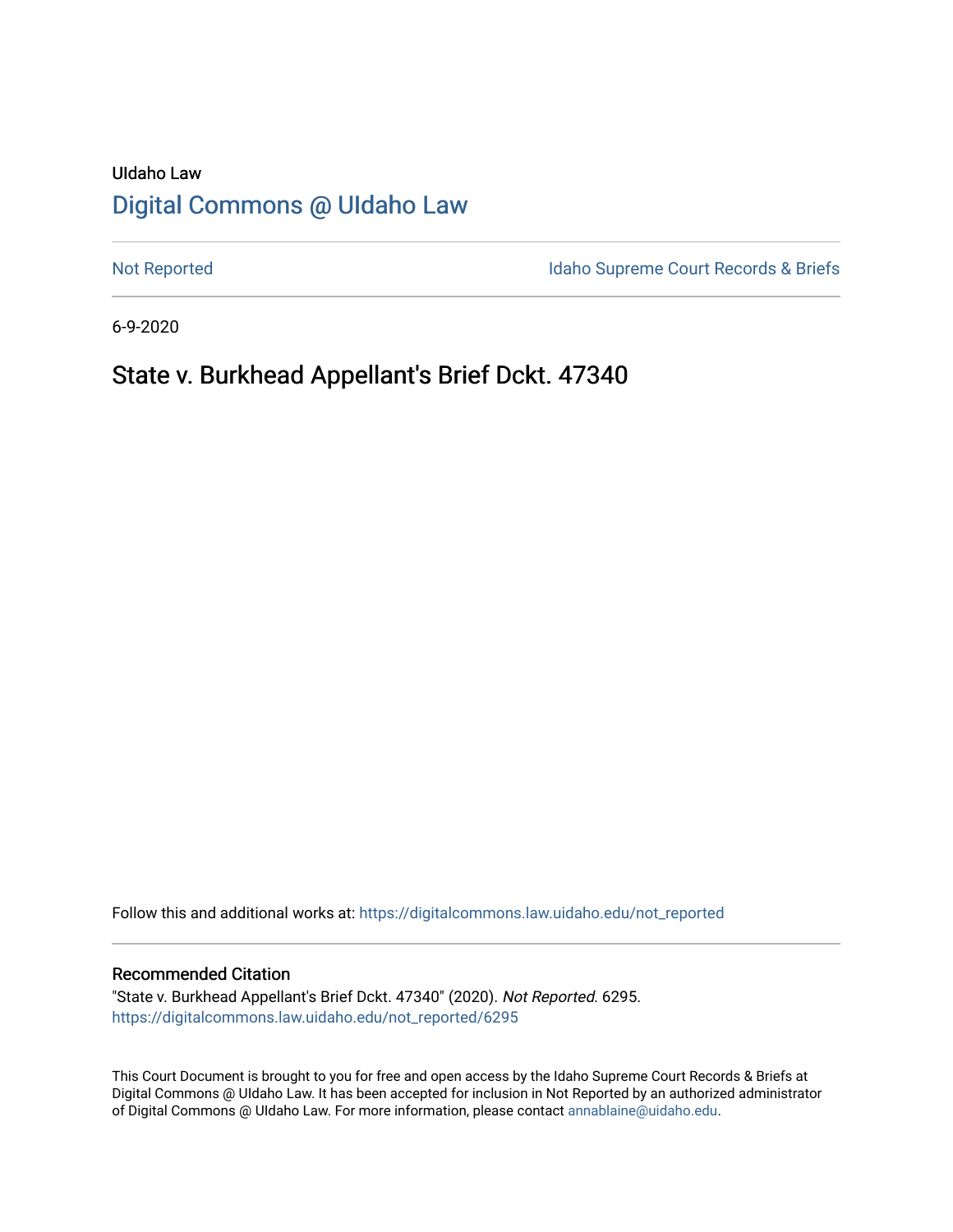Electronically Filed 6/9/2020 9:04 AM Idaho Supreme Court Karel Lehrman, Clerk of the Court By: Brad Thies, Deputy Clerk

ERIC D. FREDERICKSEN State Appellate Public Defender I.S.B. #6555

JASON C. PINTLER Deputy State Appellate Public Defender I.S.B. #6661 322 E. Front Street, Suite 570 Boise, Idaho 83702 Phone: (208) 334-2712 Fax: (208) 334-2985 E-mail: documents@sapd.state.id. us

## IN THE SUPREME COURT OF THE STATE OF IDAHO

) ) ) ) ) ) ) ) )

| STATE OF IDAHO,          |
|--------------------------|
| Plaintiff-Respondent,    |
| V.                       |
| RODNEY MATTHEW BURKHEAD, |
| Defendant-Appellant.     |

NO. 47340-2019

ADA COUNTY NO. CR0l-19-6386

APPELLANT'S BRIEF

## STATEMENT OF THE CASE

Nature of the Case

A jury found Rodney Matthew Burkhead guilty of felony domestic violence in the presence of a child, and Mr. Burkhead admitted that he was subject to the persistent violator enhancement. Mr. Burkhead asserts the district court abused its discretion by imposing a unified sentence of ten years, with three years fixed, in light of the mitigating factors that exist in this case. Mr. Burkhead further assets that the district court abused its discretion by denying his Rule 35 motion seeking a reduction in his sentence.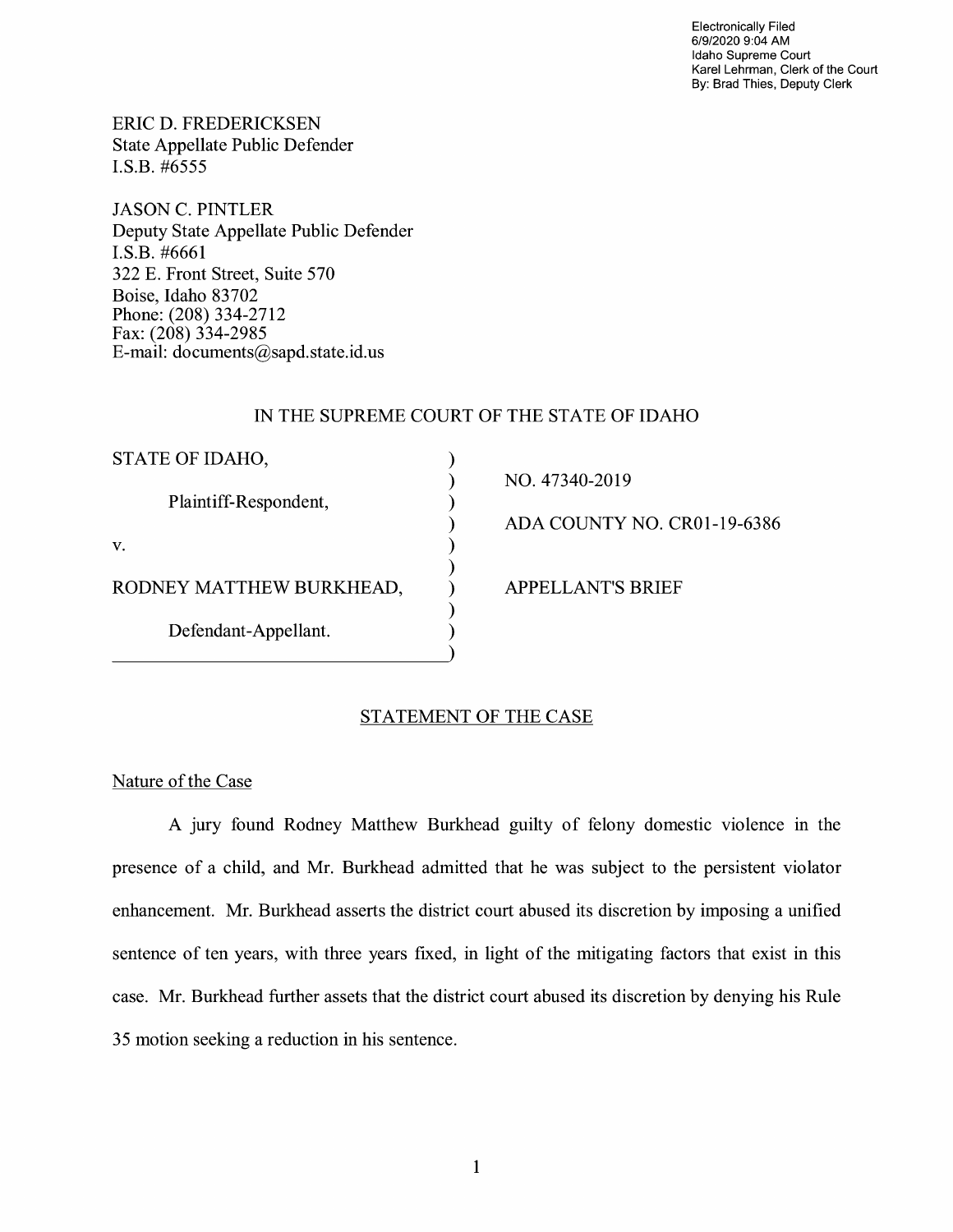#### Statement of the Facts & Course of Proceedings

The State charged Mr. Burkhead with one count of domestic violence in the presence of a child, and further alleged that he was subject to the persistent violator enhancement. (R., pp.23- 24, 50-51.) At trial, Mr. Burkhead's former girlfriend, Tiffany Gneiting, testified that both she and Mr. Burkhead were drinking beer while watching the Superbowl in February of 2019. (Tr.  $6/18/19$ , p.72, L.17 – p.77, L.23.) Though Ms. Gneiting denied that she remembered much from what happened that day, including her interactions with police officers, she testified that at some point she remembered being curled up in a fetal position while Mr. Burkhead was repeatedly striking her head, and that her juvenile son called 911. (Tr. 6/18/19, p.77, L.24 – p.79, L.14; p.89, L.1 – p.96, L.22.) Although Ms. Gneiting testified at trial that that she did not remember striking Mr. Burkhead (Tr. 6/18/19, p.79, Ls.15-16), she admitted that she testified during the preliminary hearing that both she and Mr. Burkhead were striking each other, and that she did not remember who started the fight (Tr.  $6/18/19$ , p.101, L.17 – p.102, L.3). One of the responding officers, Daniel Pierce, testified that both Ms. Gneiting and Mr. Burkhead had injuries consistent with being in a physical altercation, and Ms. Gneiting admitted to him that both she and Mr. Burkhead struck each other, but she did not remember who threw the first punch. (Tr. 6/18/19, p.103, L.16 – p.115, L.11.)

Mr. Burkhead exercised his right not testify (Tr. 6/18/19, p.120, L.24 - p.121, L.12), the jury found him guilty of domestic violence in the presence of a child (R., p.82; Tr. 6/18/19, p.156, Ls.1-13), and Mr. Burkhead admitted he had two prior felony convictions and was subject to the persistent violator enhancement (Tr.  $6/18/19$ , p.157, L.3 – p.159, L.11). During the sentencing hearing, the State asked the court to impose a unified sentence of 15 years, with four years fixed (Tr. 8/26/19, p.11, Ls.10-13), while Mr. Burkhead asked the court to impose a unified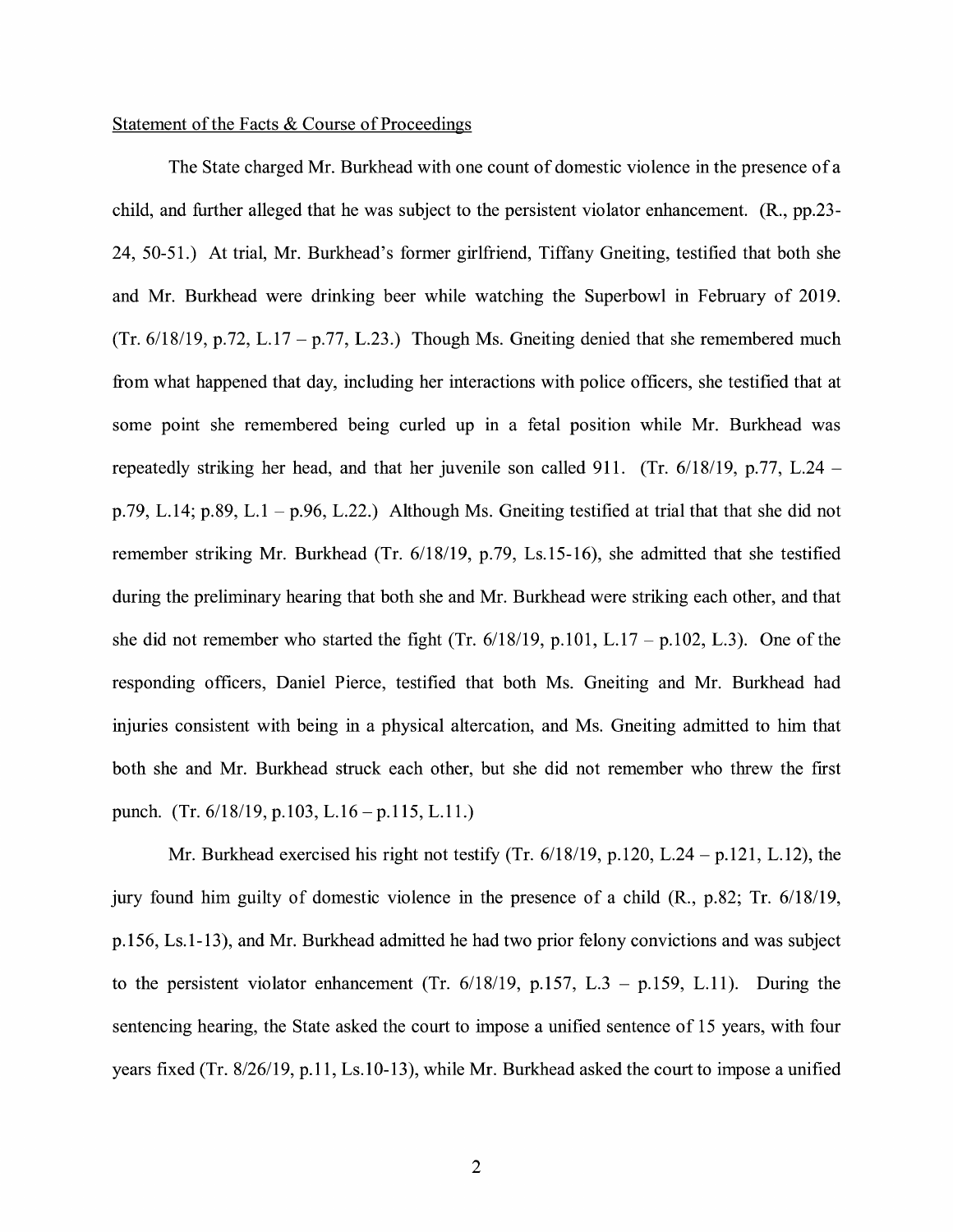term of five years, with two years fixed, and to retain jurisdiction (Tr. 6/18/19, p.17, Ls.13-15). The district court imposed a unified sentence of ten years, with three years fixed. (R., pp.92-94; Tr. 6/18/19, p.32, Ls.21-23). Mr. Burkhead filed a timely Notice of Appeal. (R., pp.95-97.) Mr. Burkhead also filed a timely Rule 35 motion, asking the court to reduce his sentence to a unified term of six years, with two years fixed, noting that he had completed programs while incarcerated that taught him how to control his aggressive behavior while in a relationship. (R., pp.102-06.) The district court denied Mr. Burkhead's Rule 35 motion. (R., pp.108-09.)

#### ISSUES

- I. Did the district court abuse its discretion when it imposed upon Mr. Burkhead a unified sentence of ten years, with three years fixed, in light of the mitigating factors that exist in his case?
- II. Did the district court abuse its discretion by denying Mr. Burkhead's Rule 35 motion?

#### ARGUMENT

### I.

## The District Court Abused Its Discretion When It Imposed Upon Mr. Burkhead A Unified Sentence Of Ten Years, With Three Years Fixed, In Light Of The Mitigating Factors That Exist In His Case

Mr. Burkhead asserts that, given any view of the facts, his unified sentence of ten years, with three years fixed, is excessive. Where a defendant contends that the sentencing court imposed an excessively harsh sentence, the appellate court will conduct an independent review of the record considering the nature of the offense, the character of the offender, and the protection of the public interest. The governing criteria or objectives of criminal punishment are: (1) protection of society; (2) deterrence of the individual and the public generally; (3) the possibility of rehabilitation; and (4) punishment or retribution for wrongdoing.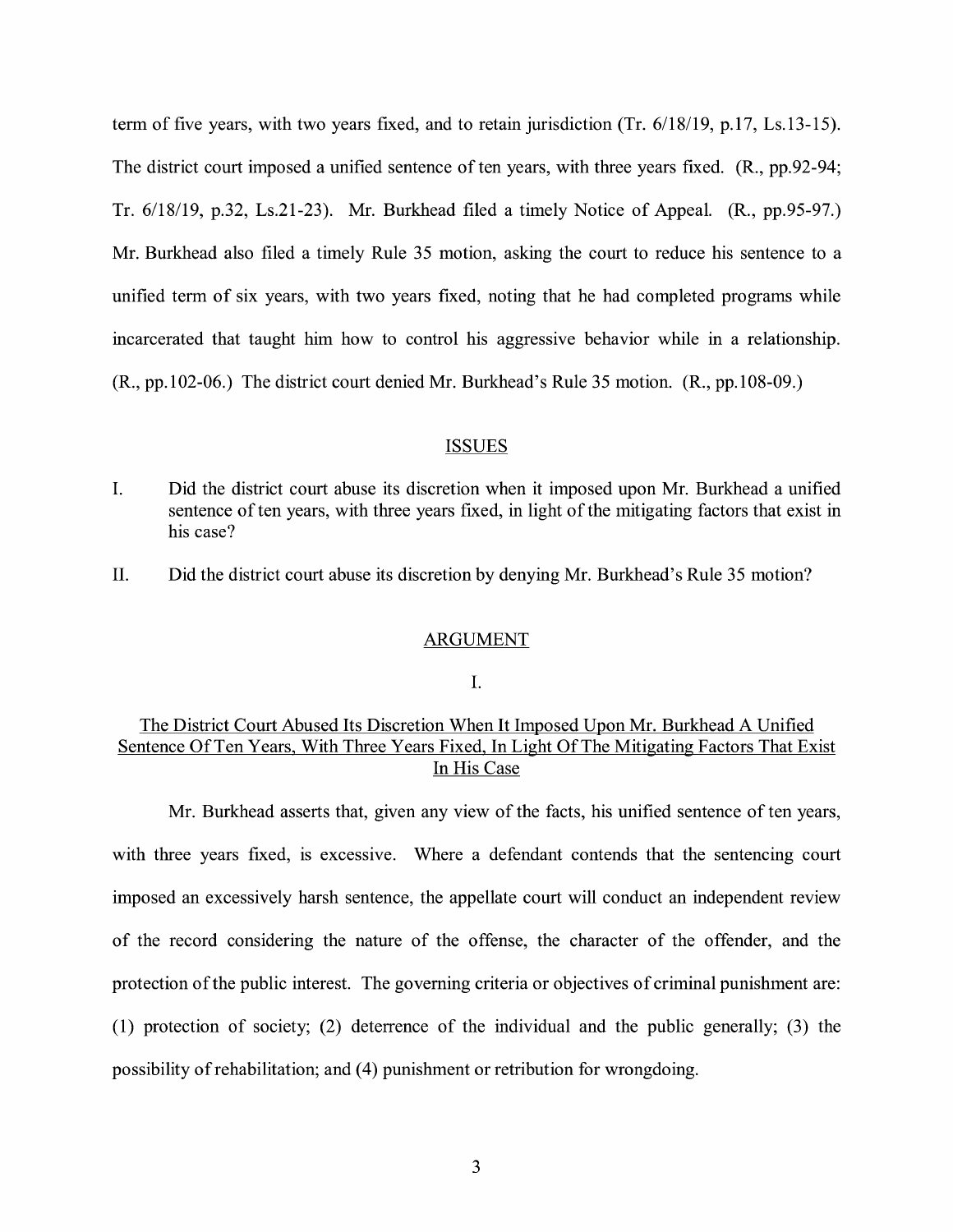Mr. Burkhead told the presentence investigator that Ms. Gneiting started the altercation by striking him in the head and neck area after he had nodded-off, and Mr. Burkhead only struck her in self-defense.<sup>2</sup> (PSI, pp.4-5.)<sup>3</sup> He told the district court that, due to a C1-C2 fusion, he lost 50% movement in his neck and that any attack against him could be potentially life threatening. (Tr.  $8/26/19$ , p.18, P.24 - p.19, L.2.) Nevertheless, Mr. Burkhead admitted that he should not have struck Ms. Gneiting back after she attacked him. (Tr. 8/26/19, p.19, Ls.17-21.) Mr. Burkhead also recognized the role that alcohol played in the events of that night, and stated that he was willing to engage in treatment: "I need it. It's apparent that I have an alcohol problem." (Tr. 8/26/19, p.21, Ls.17-19.)

Family is very important to Mr. Burkhead, and he hopes that he can return to Missouri to be with them. **(PSI,** p.17.) His mother, Karen Mendoza, wrote a letter in support of Mr. Burkhead, noting that he has both mental health and addiction issues, and she asked the court to consider alternatives to prison, so that Mr. Burkhead can get treatment for both. (PSI, p.40.)

Idaho courts recognize that alcohol addiction and the willingness to seek treatment, in addition to support of family, are mitigating factors that should counsel a court to impose a lesssevere sentence. *See State v. Nice,* 103 Idaho 89 (1982); *State v. Shideler,* 103 Idaho 593 (1982). In light of the mitigating factors that exist in this case, Mr. Burkhead asserts the district court abused its discretion by imposing an excessive sentence.

<sup>&</sup>lt;sup>2</sup> In pronouncing its sentence, the district court recognized that Ms. Gneiting herself said that she was not sure who threw the first punch, but it was clear that too much alcohol was consumed, and some amount of mutual physical aggression occurred. (Tr. 8/26/19, p.26, Ls.8-20.)

<sup>&</sup>lt;sup>3</sup> Citations to the presentence investigation report and its attached documents use the designation "PSI," and the page number associated with the 637-page electronic file containing those documents.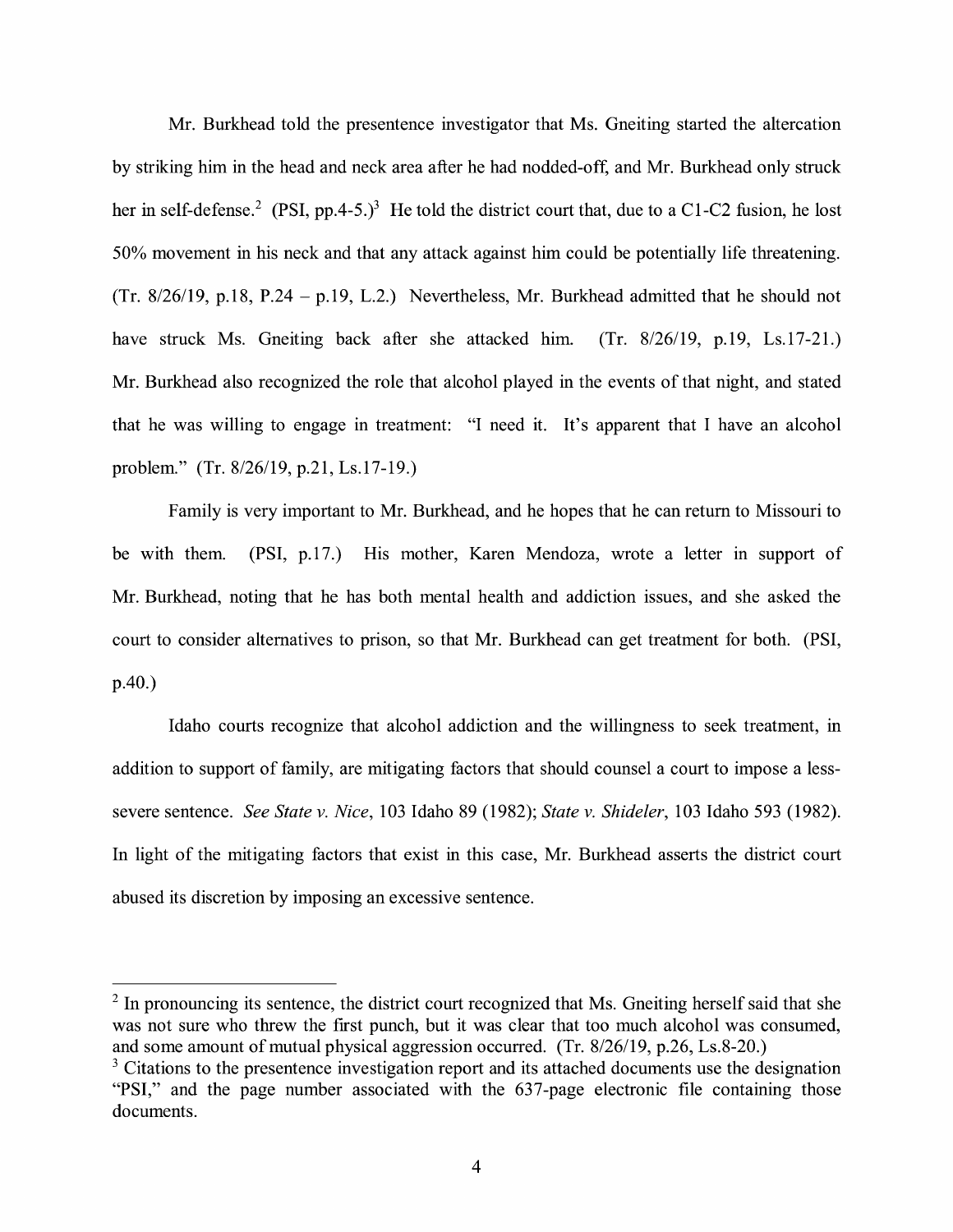II.

### The District Court Abused Its Discretion By Denying Mr. Burkhead's Rule 35 Motion

Whether to grant the leniency requested through a Rule 35 motion is left to the sound discretion of the court. Mr. Burkhead asserts the district court abused its discretion by denying his Rule 35 motion seeking a reduction of his sentence to a unified term of six years, with two years fixed. In support of his motion, Mr. Burkhead informed the court that he had "completed several programs while being incarcerated and he has learn[ed] much regarding how to control his aggressive behavior when in a relationship with someone else." (R., p.103.) By completing these programs, Mr. Burkhead has shown a willingness to accept responsibility for his actions and to try to improve himself so that he does not repeat the same mistakes he made in this case. *See State v. James,* 112 Idaho 239 (Ct. App. 1986) (recognizing rehabilitation is an important factor in determining an appropriate sentence). In light of Mr. Burkhead's participation in the programing available to him, he asserts the district court abused its discretion by denying his Rule 35 motion.

#### **CONCLUSION**

Mr. Burkhead respectfully requests that this Court reduce his sentence to a unified term of six years, with two years fixed, or for whatever other relief this Court deems appropriate.

DATED this 9<sup>th</sup> day of June, 2020.

/s/ Jason C. Pintler JASON C. PINTLER Deputy State Appellate Public Defender